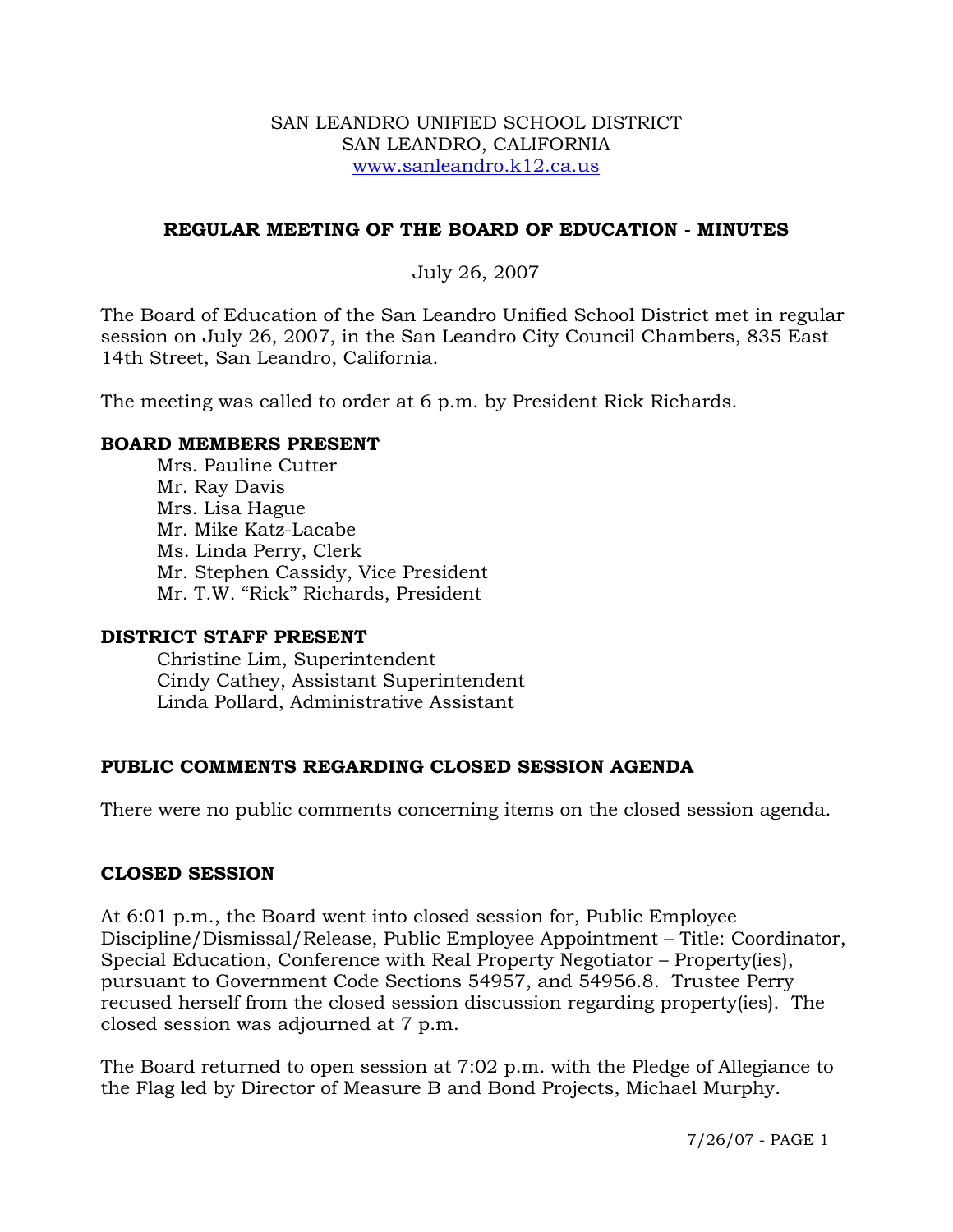President Richards said the Board had been in closed session and had taken the following action:

• On a motion made by Mrs. Cutter and seconded Ms. Perry, the Board appointed Samuel Goldman as Coordinator, Special Services, by a 7-0 vote.

# **APPROVAL OF AGENDA**

Prior to the approval of the agenda, Mr. Cassidy said that he would be voting "no" to approve, raising concern regarding the procedure following a vote that was taken during closed session at the last Board meeting regarding the Superintendent's Evaluation. It was his understanding that because there had been a discussion and motion, resulting in a "tie vote" (as Mrs. Cutter was not present for the vote), the discussion would have continued at the next Board meeting, and that what occurred would have been reported out in open session.

Trustee Perry said that in the event of a "tie-vote" Robert's Rules of Order maintains that the motion would be lost as a majority was not reached, adding that a vote to reconsider bringing the item to the next meeting would have needed to occur, which did not happen. Mr. Richards thought that the item was not an official action item, but rather a consensus item, with Mrs. Cutter further explaining that a decision is reported out in open session, only if a consensus is met.

On a motion made by Mr. Davis and seconded by Mrs. Hague, the Board approved the agenda for the regular meeting of July 26, 2007, by a 6-1 vote. Trustee Cassidy voting no.

#### **PRESENTATIONS**

Emily Kaplan, grant writer for the District, provided the Board with an overview of the Career Technical Education (CTE) Plans to be submitted to the California Department of Education (CDE) as part of the five grant applications related to the Career Technical Education (CTE)/Industrial Arts programs in the areas of metal, auto, wood, multi media and business and marketing for a total of approximately \$8.5 million. These five grant applications are part of the District's efforts to maximize Measure B Bond funds by seeking state matching funds.

 Using the woodworking program as an example, she explained that the plan elements were broken down into four sections A-D, requiring districts to: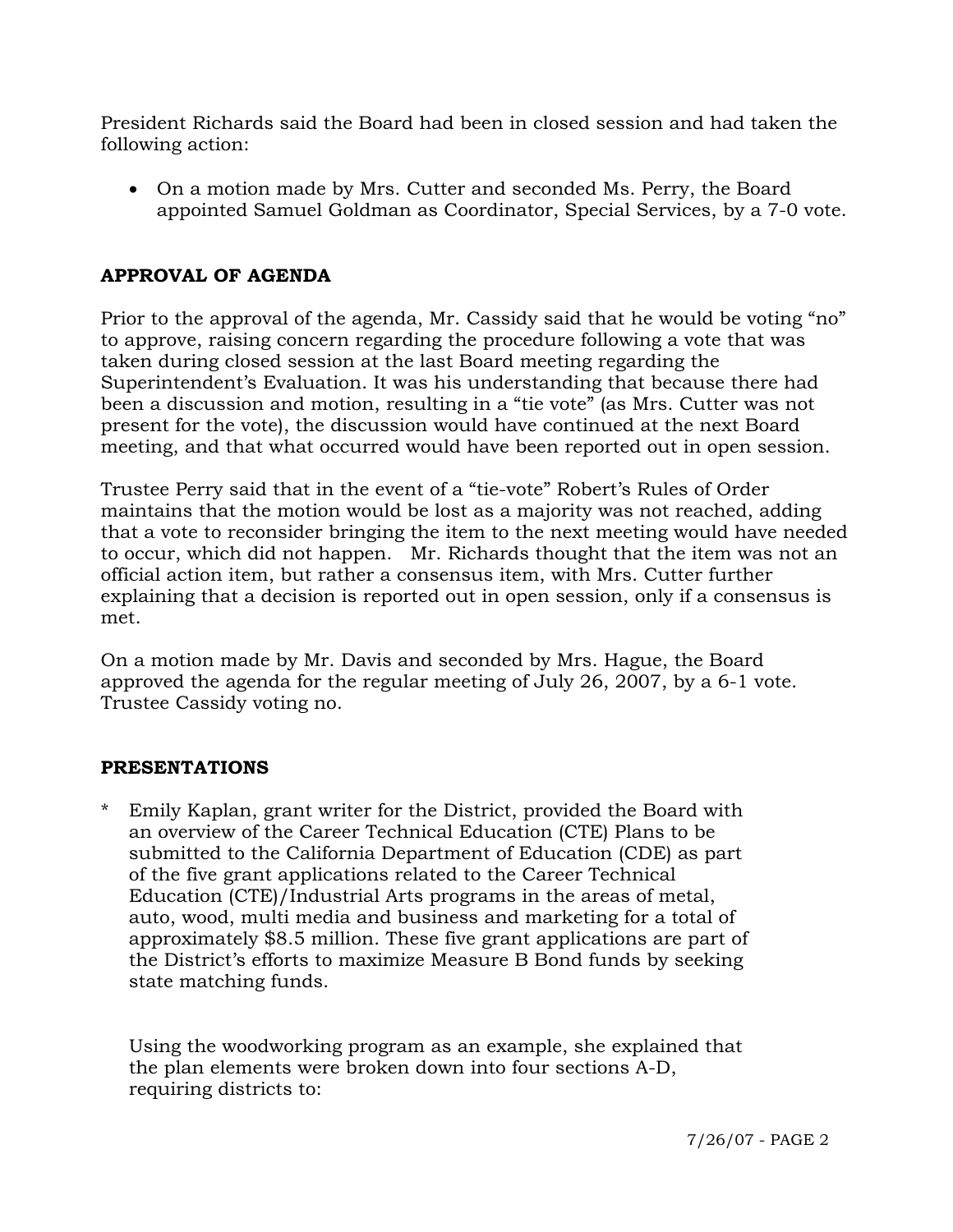- Describe the CTE plan, including the rationale for the requested modification, reconfiguration, new construction or equipment, and identify the industry sector and prove that we actually need these jobs.
- Identify the membership of the advisory committee required pursuant to Education Code Section 8070 and each member's affiliation and contact information.
- Describe how the school is committed to ensuring that all students are given the opportunity to participate in CTE programs, activities and experiences.
- Describe how the CTE program includes Industry-validated certifications, State Board of Education - adopted CTE standards, a sequence of CTE courses, and career pathways.

 Ms. Kaplan reported that districts who want to be considered for the first funding cycle must have applications to the state no later than Friday, August 3, 2007, with scoring results being mailed to the LEAs by Thursday, September 27, 2007. The second funding cycle has an application deadline of Friday, February 1, 2008, and scoring results will be mailed to LEAs by Thursday, March 27, 2008.

 The Board thanked Ms. Kaplan and staff for the amazing job in bringing the information forward. In addition to clarifying the funding timeline, staff answered other questions raised by the Board.

Mr. Katz appreciated the specific explanations of what criteria the District was trying to meet. He asked how Voice-Over-Internet-Protocol (VOIP) would benefit and fit into CTE, as VOIP only refers to "high tech phones", and is separate from the internet. He suggested changing that activity to internet service in all the CTE plans.

Mr. Cassidy appreciated incorporating commentaries from local businesses and union officials into the plans, making San Leandro's application stand out over the competition. He found it interesting that San Leandro High School was the only high school in Alameda County with a metal shop program.

Responding to Mr. Cassidy, Mr. Murphy, Ms. Kaplan, and San Leandro High School Associate Principal Linda Granger provided further details regarding the rationale for the location of the marketing program and the need to have a few portables as noted in the marketing application.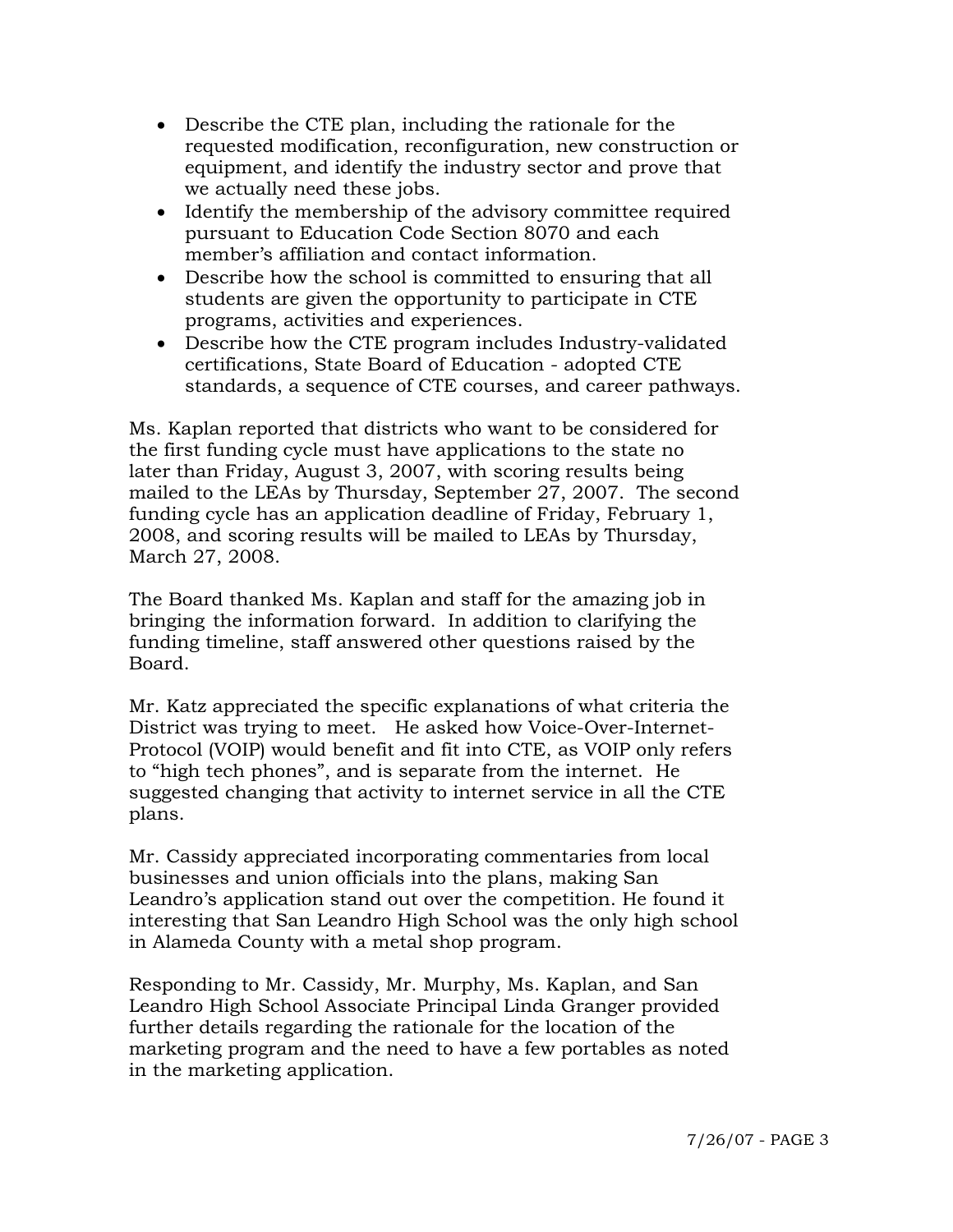Mr. Cassidy mentioned an article "Retooling Voc Ed", that appeared in a recent California Schools publication, focusing on the new trends in career technical education in California and emphasizing that it's another way of making high school relevant to our students.

Ms. Perry was impressed with the statistics and the student demographics; however, raised concern about the effects scoring and competitiveness may have on districts with some programs that are "out of the box" from the normal CTE umbrella (such as San Leandro Unified).

# **PUBLIC TESTIMONY ON NON-AGENDA ITEMS**

• Billy Campbell, Teamsters' representative, commended Mr. Cassidy for his "Letter to the Editor" that appeared in the San Leandro Times on July 26, 2007, voicing his dismay at Waste Management's decision to lock out its drivers and equipment operators, resulting in a devastating financial blow to over 500 employees.

# **PUBLIC HEARING**

Prior to each public hearing, President Richards read the following legal statement:

*"Pursuant to Board Polices 4143.1 and 4143.2, all initial bargaining proposals between the District and the exclusive representative of its bargaining units relating to matters within the scope of bargaining must be presented at one or more public hearings and the public given the opportunity to express itself on the proposals before negotiations begin.*

*Copies of the initial proposals exchanged by the San Leandro Teachers' Association and the San Leandro Unified School District; as well as the initial proposals exchanged by the Teamsters and the San Leandro Unified School District; were presented at the public meeting on June 19, 2007. Copies of these proposals have been available at the human resources offices since that date.* 

*We will now provide the public with another opportunity to comment upon the proposals and accept the initial proposals of the exclusive representatives".* 

1. A public hearing was conducted regarding the San Leandro Unified School District Initial Proposals to the San Leandro Teachers' Association (SLTA).

 On a motion made by Mr. Davis and seconded by Mr. Katz, the Board opened the public hearing regarding the San Leandro Unified School District Initial Proposals to the San Leandro Teachers' Association (SLTA) by a 7-0 vote.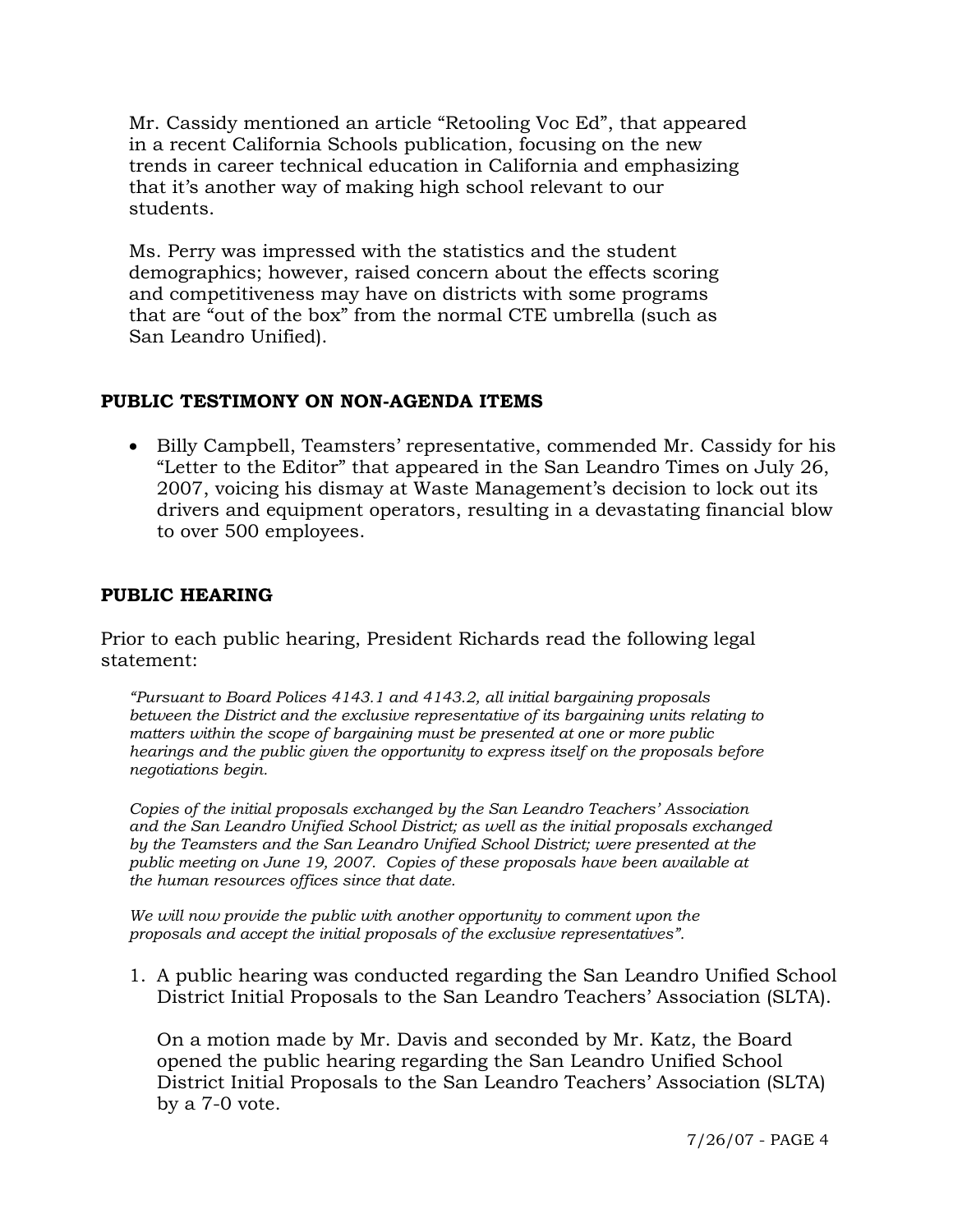No comments were received from the audience.

 On a motion made by Mr. Davis and seconded by Mrs. Hague, the Board closed the public hearing regarding the San Leandro Unified School District Initial Proposals to the San Leandro Teachers' Association (SLTA) by a 7-0 vote.

2. A public hearing was conducted regarding the San Leandro Teachers' Association (SLTA) Initial Proposals to the San Leandro Unified School District.

 On a motion made by Ms. Perry and seconded by Mr. Davis, the Board opened the public hearing regarding the San Leandro Teachers' Association (SLTA) Initial Proposals to the San Leandro Unified School District by a 7-0 vote.

No comments were received from the audience.

 On a motion made by Ms. Perry and seconded by Mrs. Cutter, the Board closed the public hearing regarding the San Leandro Teachers' Association (SLTA) Initial Proposals to the San Leandro Unified School District by a 7-0 vote.

3. A public hearing was conducted regarding the San Leandro Unified School District Initial Proposals to the Teamsters' Union Local No. 856/Alameda Building Trades Council.

 On a motion made by Mr. Davis and seconded by Mrs. Hague, the Board opened the public hearing regarding San Leandro Unified School District Initial Proposals to the Teamsters' Union Local No. 856/Alameda Building Trades Council by a 7-0 vote.

No comments were received from the audience.

 On a motion made by Mrs. Cutter and seconded by Mr. Davis, the Board closed the public hearing regarding San Leandro Unified School District Initial Proposals to the Teamsters' Union Local No. 856/Alameda Building Trades Council by a 7-0 vote

4. A public hearing was conducted regarding the Teamsters' Union Local No. 856/Alameda Building Trades Council Initial Proposals to the San Leandro Unified School District.

 On a motion made by Mrs. Cutter and seconded by Ms. Perry, the Board opened the public hearing regarding the Teamsters' Union Local No.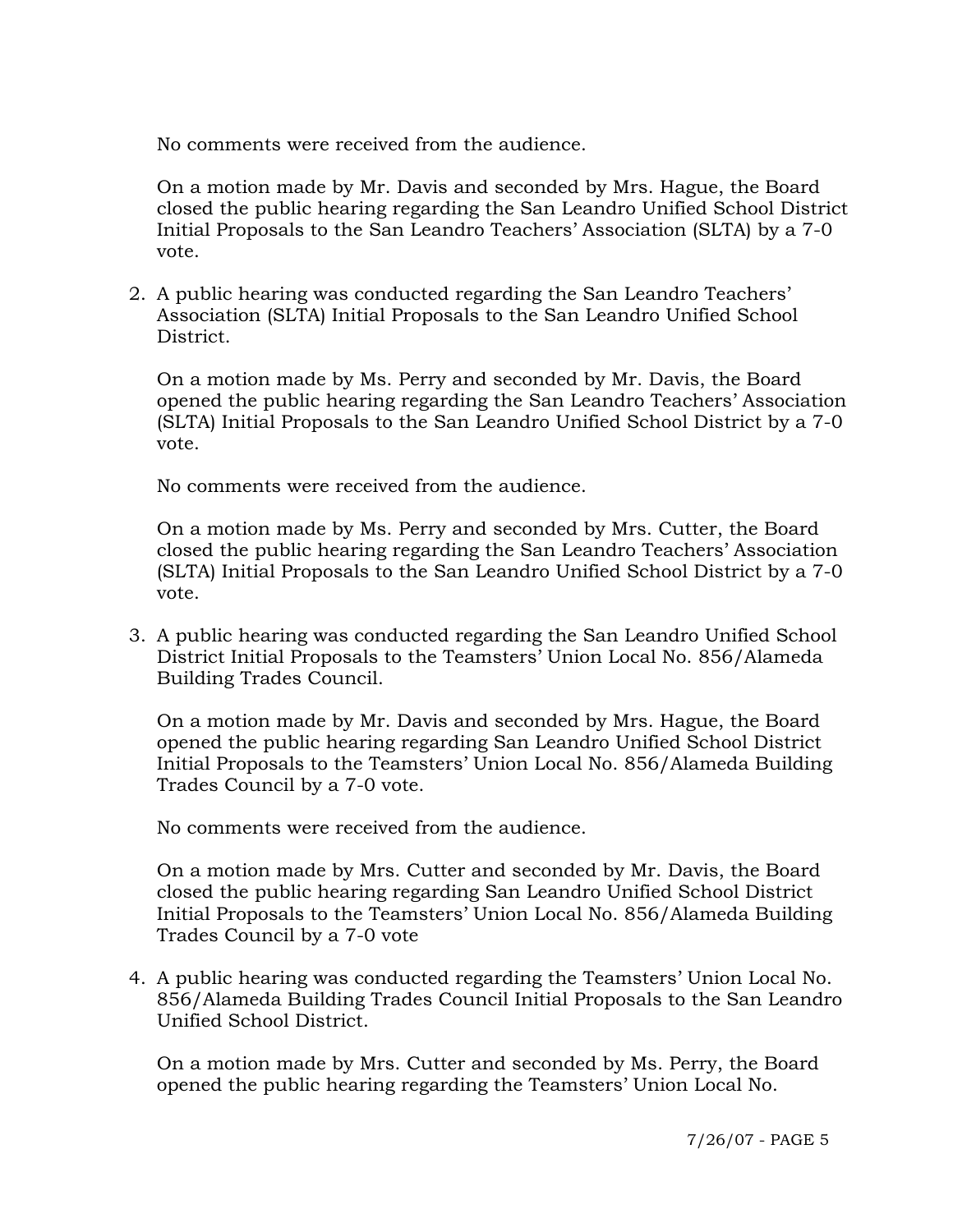856/Alameda Building Trades Council Initial Proposals to the San Leandro Unified School District by a 7-0 vote. No comments were received from the audience.

 On a motion made by Mrs. Hague and seconded by Ms. Perry, the Board closed the public hearing regarding the Teamsters' Union Local No. 856/Alameda Building Trades Council Initial Proposals to the San Leandro Unified School District by a 7-0 vote.

# **REPORTS**

1) Correspondence – Clerk Perry reported receipt of the following emails between June 20-July 26, 2007, from Jill Raimondi regarding memo from concerned parents at Bancroft; from Jeni Engler regarding San Leandro High School block schedule; from Mike Mandel regarding school snacks; from Michele Felarca regarding open enrollment; from Margarita Lacabe regarding free movie screening: "Daddy & Papa and Both My Moms' Names are Judy"; from Dan Martin regarding LA Times "Nipping Bias in the Bud"; from Gerald Shovlin regarding Budget Alert – GATE Funding; from Gregory Mandell (2 emails); from Sheila Jordan regarding EBMUD – proposed changes to rates; and from Morgan Mack-Rose regarding safe schools poster.

2) Superintendent's Report – Superintendent Lim reported that a Leadership Summit was conducted on Monday, July 23, 2007, where San Leandro High School Principal Amy Furtado met with Steering Committee reps, union leadership, 9th Grade Campus Conceptual Design Team members Alan Koisumi and Ellen Muir, Assistant Superintendent Cindy Cathey, Communications Outreach Specialist Robin Michel, and her to discuss the 9th grade campus compressed schedule for the design process. The Steering Committee (which will be expanded to 30-35 members) will have their first meeting on August 8 where staff will present two design options to the team. Subsequently, the team will meet again on August 22, 6 p.m. in Conference Room 1 at the District office to make "minor" design changes. Staff will then make a presentation to the Board on September 5 at 7 p.m. The Superintendent noted that a copy of the compressed design schedule would also be placed on the website. She also announced that Ms. Cathey was able to recruit three neighbors of the high school to be part of the Steering Committee, she had enlisted City staff members, and that the principal was working with students in this effort.

The Superintendent commended Ms. Furtado for her stellar leadership in this process. She said that she recently spoke with City Manager John Jermanis regarding traffic in that neighborhood, and emphasized that the District is "on the road to great things for the 9<sup>th</sup> grade campus."

Mr. Cassidy asked how many teachers were on the Steering Committee.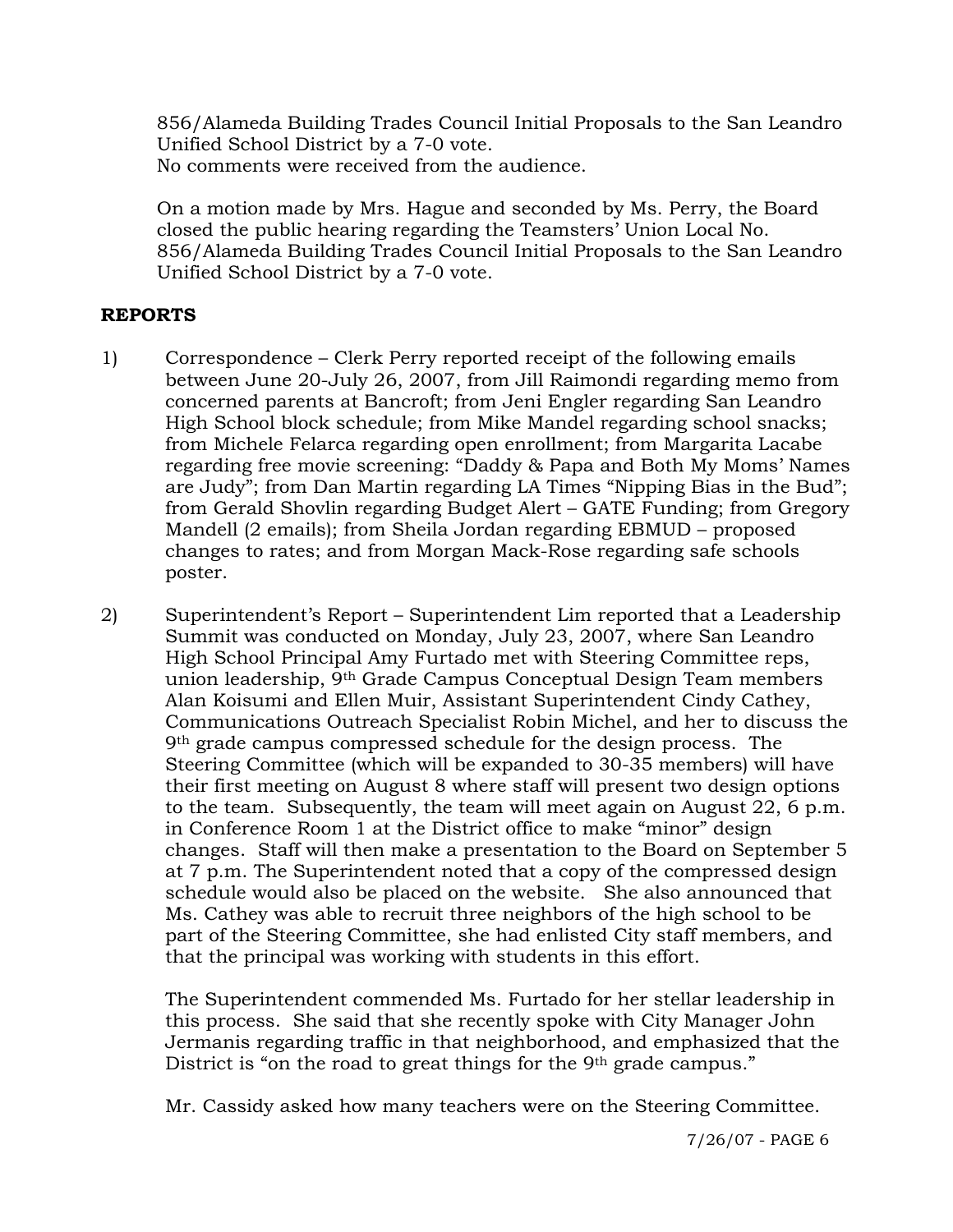Ms. Furtado said that in addition to having representation from every department, two additional SLTA representatives were among the members of the Steering Committee.

Ms. Perry stressed the importance of community outreach and keeping them abreast of the process and that the meetings are open to the public.

Mrs. Cutter added that it was essential that the Board be updated along the way, noting that forwarding meeting minutes to them has been very helpful in the past.

- 3) Board Committee Reports
	- Communication Mr. Katz reported that the committee met this morning, July 26 and discussed the District's automated mailing list "Constant Contact", which he was proud to announce was in place, so that the community could now automatically sign-up and select a publication they wish to receive from the District on an on-going basis. A high school open house to include the community in Feb. 2008, and ways to convey information regarding Measure B on an ongoing basis were also discussed.

 Mrs. Cutter added that the committee would be looking at drafting a newsletter to be shared with the public regarding several different subject matters in the near future.

- Policy- Ms. Perry reported that the committee met on July 23 and was bringing forward Exhibit (3) 5145.3 Nondiscrimination/Harassment (Elementary Safe Schools Poster) for Board consideration and approval, and for information, revisions to  $E(1)$  1312.4,  $E(2)$  1312.4 (a-b), Williams Lawsuit Uniform Complaint Procedures.
- City/District Liaison Mr. Cassidy said that the committee met on July 23 and provided the following report:

 Bike/Walk to School Day: Mr. Davis said that the City was once again interested in participating and that Superintendent Lim would be determining what schools would be included.

 Transit Oriented Development (TOD): The District's perspective and impact to the schools was shared, with Mr. Cassidy noting that a response to the District's comment letter from the City was forthcoming.

 Safe Passages and the Youth Ventures Joint Powers Authority: The Superintendent will follow-up with program representatives.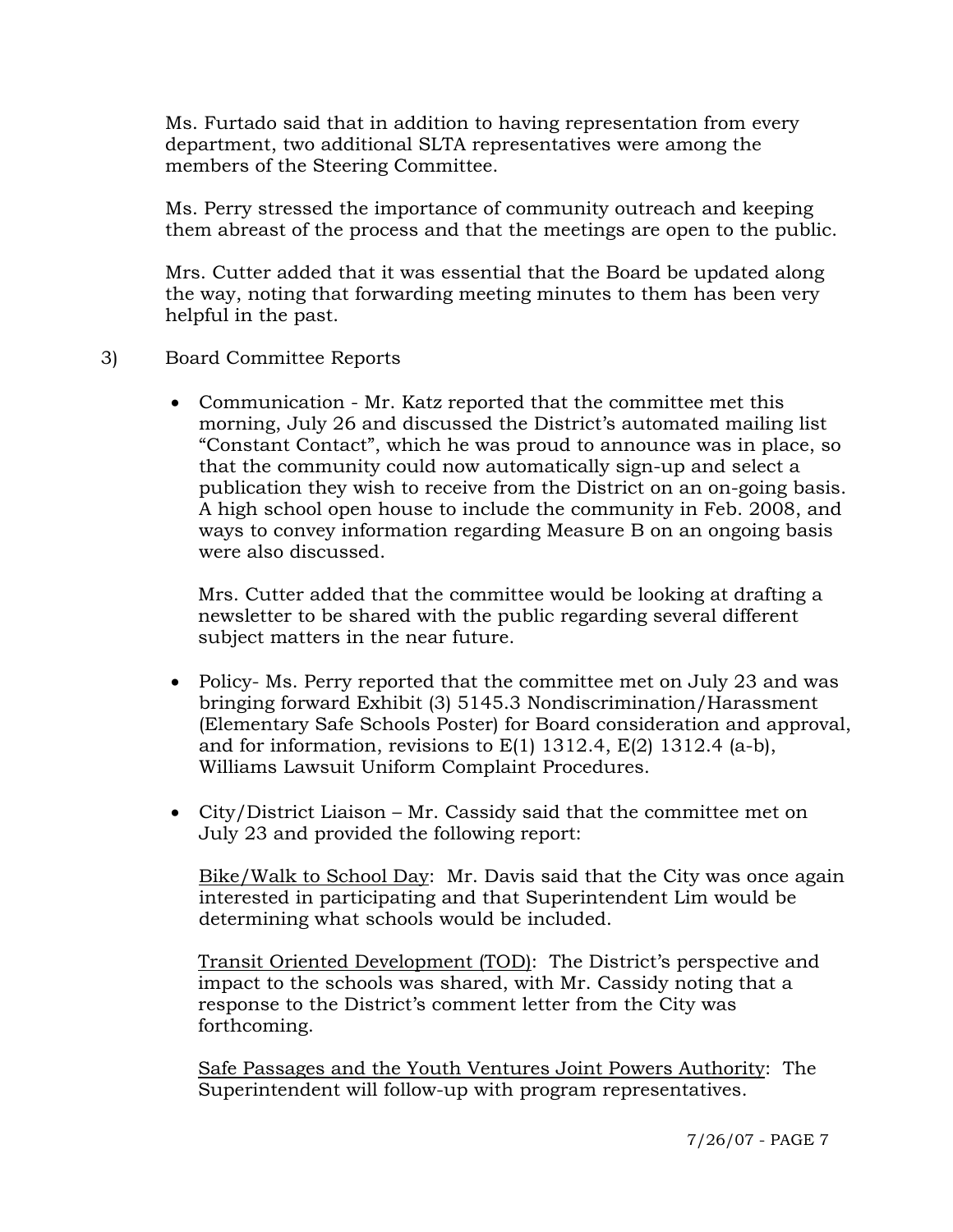Arts Education Center (AEC): The City Manager shared two possible revenue streams for possible state grants that may assist the District and confirmed that a letter in response to President Richards' communication would be coming to the District. There was also a discussion on whether the District is setting the developer fees at the maximum amount. The Superintendent will follow-up.

 Burrell Field: This topic will be brought back to the next meeting. It was announced that a meeting had been scheduled for August 8, 6:30 pm. at the Englander to discuss this issue.

 Joint Meeting of City of San Leandro, San Leandro Unified and San Lorenzo Unified School District Liaison Committees: Tentatively, the City of San Leandro, and the San Leandro Unified and San Lorenzo Unified School District Liaison Committees will meet jointly in September to discuss some issues such as Shape-Up San Leandro, Safe Passages etc. It is hoped that eventually a meeting of the entire boards and City Council will be planned.

 Shape-Up San Leandro: Councilmember Gregory is looking into funding options. Councilmember Grant suggested that a task force be formed (including Councilmember Gregory and Trustee Katz) to work with the City Manager and Superintendent to look into the development of this program.

 Mr. Cassidy also reported that Mayor Santos suggested converting City property into school district administrative offices, which would allow the current District site to be turned over to a school.

 Following the report Mr. Davis commented that with regards to the Arts Education Center, Mayor Santos raised the idea of prohibiting high school students who live within a 10-block radius of the high school from parking on the campus. Mr. Cassidy suggested converting the gym at the  $9<sup>th</sup>$  grade campus to a joint use facility. Ms. Perry clarified that a detailed improvement plan for Burrell Field was jointly developed by the City and District in Sept. 2002, but because of funding it wasn't pursued. Mr. Cassidy asked that a copy of the final report be forwarded to the Board, and, at the discretion of the Superintendent, to interested community members.

#### 4) Board Representatives' Reports

• Alameda County School Boards Assn. – Ms. Perry reported that the Association met at the end of June and reviewed the programs for next year and the election of officers. Despite being asked to continue as president, she declined, adding that Denis King from Dublin will be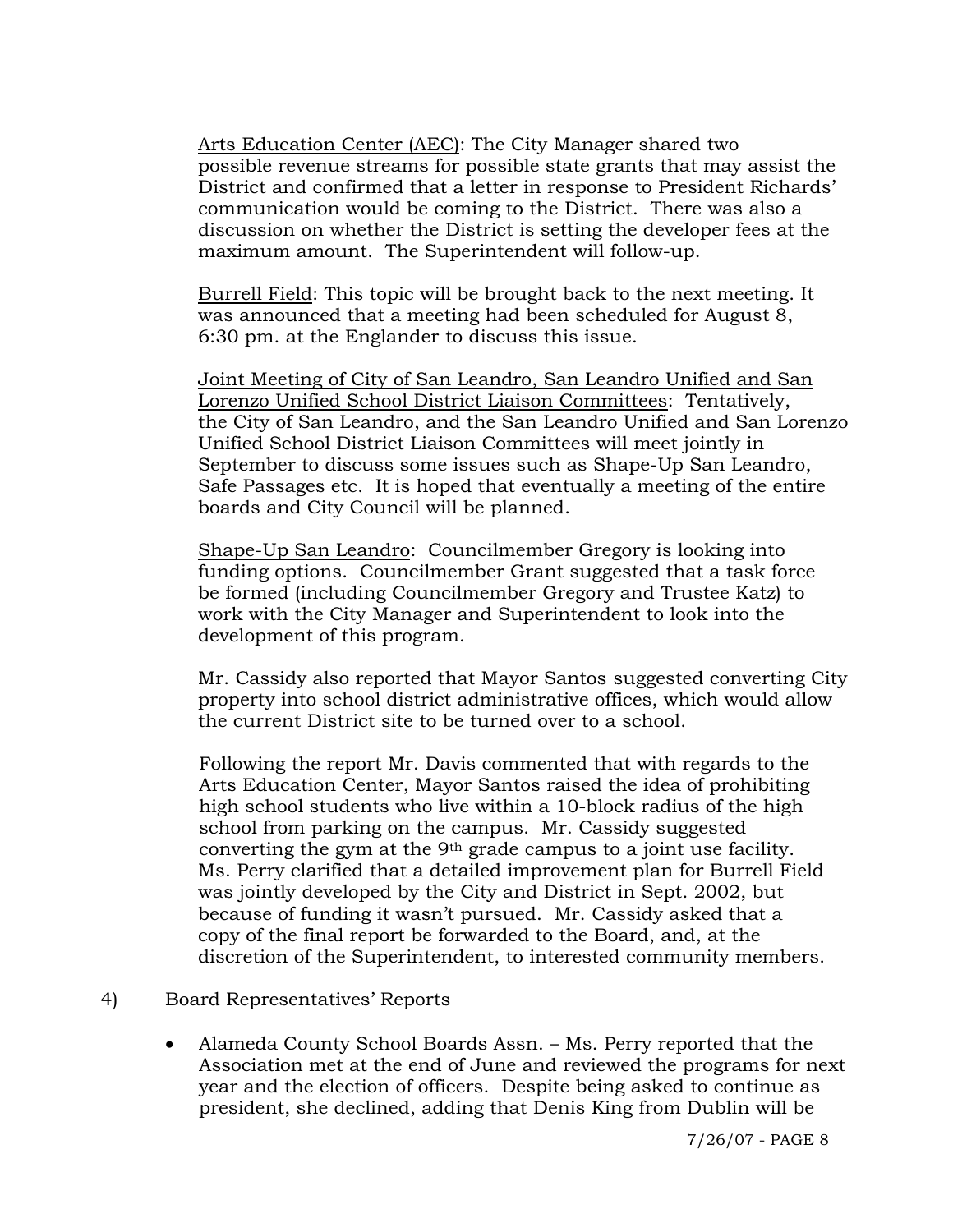president, and Nancy Skinner, secretary. Their first meeting will be September 20 (3<sup>rd</sup> Thursday) at 7 p.m. at the Alameda County Office of Education where the California School Boards Association will present a training for student board members.

# **CONSENT ITEMS**

Trustee Katz asked that 1.4-C be pulled from the Consent Calendar, and Trustee Cassidy asked that 1.2-C and 4.4-C also be pulled.

General Services

| $1.1-C$                     | Approval of Board Minutes - May 7, 2007                                                                               |
|-----------------------------|-----------------------------------------------------------------------------------------------------------------------|
| $1.3-C$                     | Approval of Board Minutes – June 5, 2007                                                                              |
| Human Resources             |                                                                                                                       |
| $2.1-C$                     | <b>Acceptance of Personnel Report</b>                                                                                 |
| $2.2 - C$                   | Renewal of Student Teaching Agreements                                                                                |
| <b>Educational Services</b> |                                                                                                                       |
| $3.1 - C$                   | Acceptance of Donations                                                                                               |
| $3.2-C$                     | School site Plan for Student Achievement for San Leandro High<br>School                                               |
| $3.3-C$                     | Memorandum of Understanding (MOU) Between R.T. Fisher and<br>San Leandro Unified School District for the ASES Program |
| $3.4-C$                     | San Leandro High School Academy of Media (SLAM) Career<br>Technology Education (CTE) Plan                             |
| $3.5-C$                     | San Leandro High School Academy of Business/Marketing Program<br>Career Technology Education (CTE) Plan               |
| $3.6-C$                     | San Leandro High School Wood Career Technology Education (CTE)<br>Plan                                                |
| $3.7-C$                     | San Leandro High School Metal Career Technology Education (CTE)<br>Plan                                               |
| $3.8-C$                     | San Leandro High School Automotive Career Technology Education<br>(CTE) Plan                                          |

7/26/07 - PAGE 9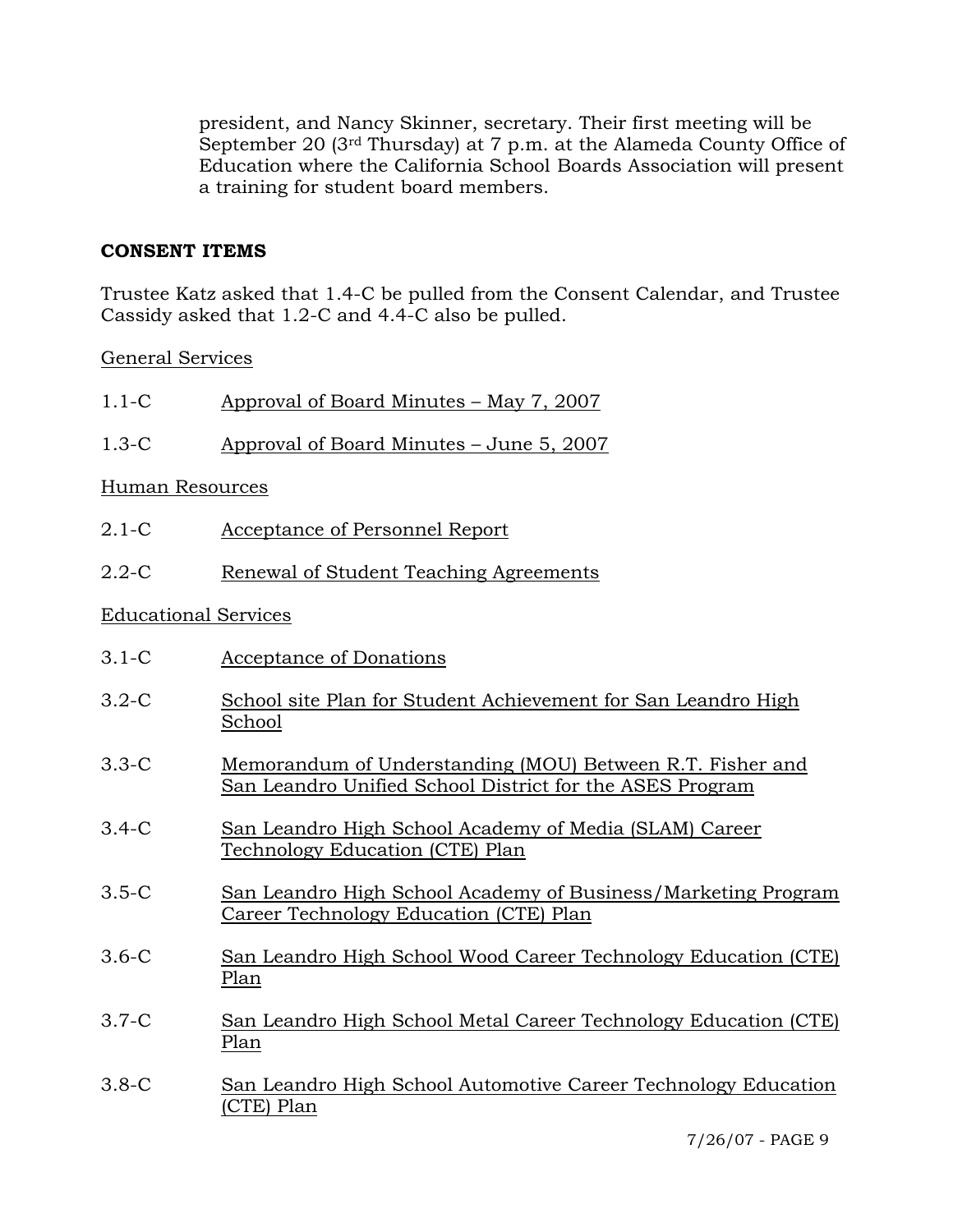# Business Operations

- 4.1-C Ratification of Payroll for June 2007
- 4.2-C Approval of Bill Warrants
- 4.3-C Intra-Budget Transfers for May 2007

Facilities and Construction

5.1-C Architectural Design Services Contract with Jeffery Wong for the Adult School Phase Three

On a motion made by Mr. Davis and seconded by Mr. Katz, the Board approved the remaining consent items by a 7-0 vote.

1.2-C Approval of Board Minutes – June 4, 2007

Mr. Cassidy said that on page three of the minutes there didn't seem to be any balance between the negative comments noted in paragraph two and the reason why the Board took the action they did in paragraph three.

Ms. Perry believed that the second paragraph appeared to be Trustee Hague's and her report on what transpired at the City/District Liaison Committee and that the third paragraph actually referred to the Board's decision to send a letter to the City asking them to consider supporting a 550-seat Arts Education Center theatre.

Following the explanation, the Board decided that "*Despite this revelation"* should be replaced with "*There was consensus*" and that paragraph three of page three of the June 4 minutes should read "*There was consensus of the Board to, not only increase the seating capacity to a 550-seat theatre, but to not give up on the City*."

On a motion made by Mr. Davis and seconded by Mrs. Hague, the Board approved the minutes of the June 4, 2007, Board meeting, as amended, by a 7-0 vote.

# 1.4-C Approval of Board Minutes – June 19, 2007

Mr. Katz would like the minutes to reflect the following clerical corrections he indicated in his email of July 25:

• Page 14, above 2.1-CF, conference was spelled incorrectly.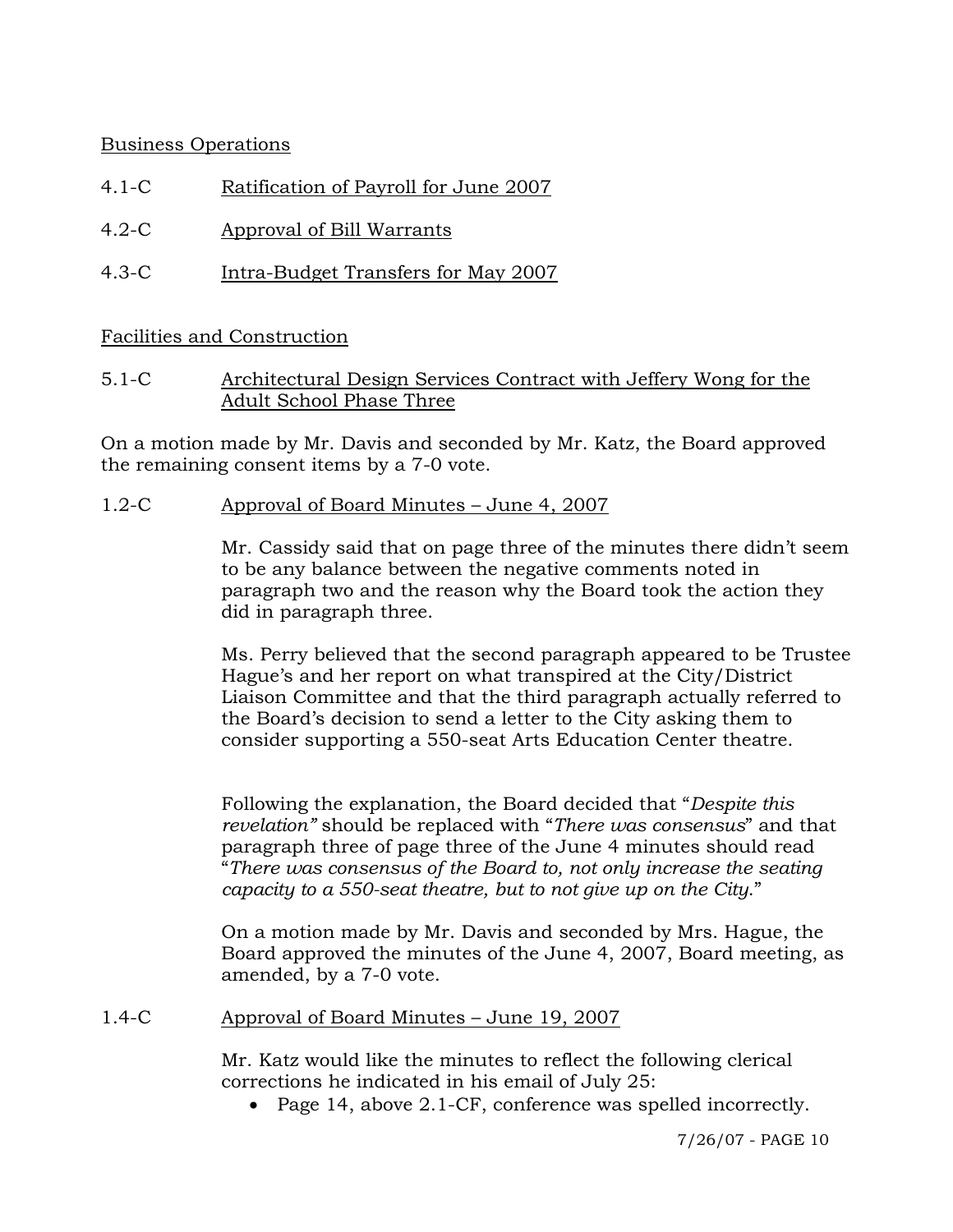• Page 16, under 3.1-CF, the seconded sentence of the second paragraph should to be changed to "*understood the reason...",*  and *"Convention on the Rights of a Child"* should be *"Convention on the Rights of the Child."*

He also asked that his comment made on page 20 explaining the reason for his vote earlier regarding the uniform policy at McKinley Elementary "*was based on the fact that he was a parent of an upcoming child entering McKinley this fall*" be changed to reflect that it was because "*he had a vested interest in the issue."*

On a motion made by Mr. Katz, and seconded by Mr. Davis, the Board approved the minutes of June 19, 2007, as amended, by a 7- 0 vote.

# 4.4-C Liability Claims Submitted to San Leandro Unified School District

Mr. Cassidy asked for the rationale regarding the District's recommendation to reject a claim. Other members requested further clarification regarding the process.

Mrs. Cutter explained that historically because the District is part of Joint Power Authority (JPA), claims are rejected initially and then referred to Keenan & Associates for further investigation.

Superintendent Lim commented that Assistant Superintendent Song Chin-Bendib had investigated the procedure and practice and confirmed that the process indicates that District must reject a claim before it initiates further investigation by the JPA. Because Ms. Chin-Bendib was not present, Ms. Lim said that she would provide background upon her return.

Mrs. Cutter suggested that it might be helpful if a representative from Keenan & Associates provide an explanation of the process to the Board.

On a motion made by Mr. Davis and seconded by Mr. Katz, the Board approved the recommendation to reject the liability claims to the District as presented for damages to person or property by a 6-1 vote. Mr. Cassidy voting no.

# **ACTION ITEMS**

# Human Resources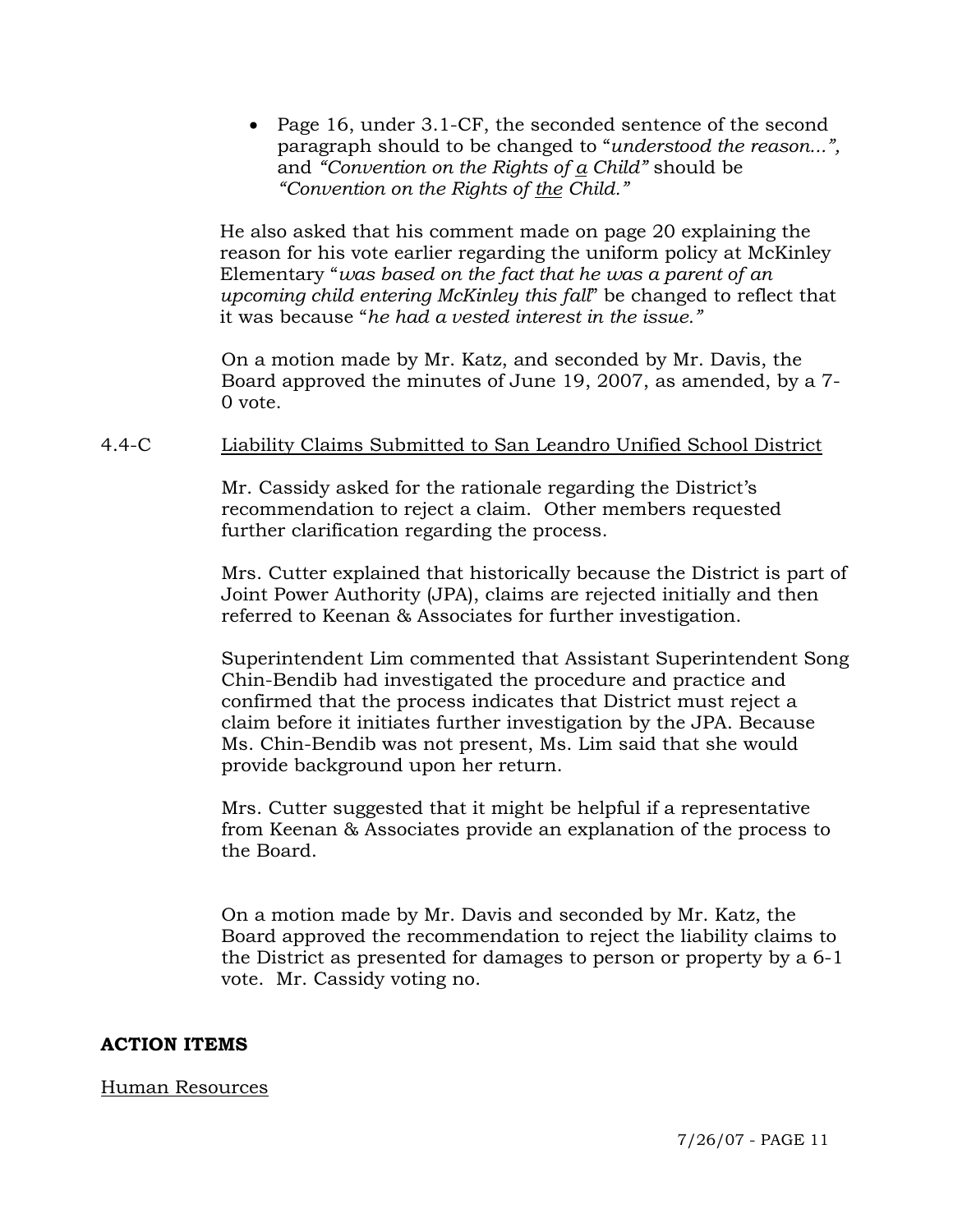2.1-A San Leandro Unified School District Initial Proposals to the San Leandro Teachers' Association

> On a motion made by Mr. Davis and seconded by Mrs. Cutter, the Board accepted receipt of the San Leandro Unified School District Initial Proposals to the San Leandro Teachers' Association by a 7-0 vote.

#### 2.2-A San Leandro Teachers' Association Initial Proposals to the San Leandro Unified School District

On a motion made by Mrs. Cutter and seconded by Ms. Perry, the Board accepted receipt of San Leandro Teachers' Association Initial Proposals to the San Leandro Unified School District by a 7-0 vote.

2.3-A San Leandro Unified School District Initial Proposals to the Teamsters Union Local No. 856/Alameda Building Trades Council.

> On a motion made by Ms. Perry and seconded by Mrs. Hague, the Board accepted receipt of San Leandro Unified School District Initial Proposals to the Teamsters Union Local No. 856/Alameda Building Trades Council by a 7-0 vote.

2.4-A Teamsters Union Local No. 856/Alameda Building Trades Council Initial Proposals to the San Leandro Unified School District

> On a motion made by Mrs. Hague and seconded by Mr. Davis, the Board accepted receipt of the Teamsters Union Local No. 856/Alameda Trades Council Initial Proposals to the San Leandro Unified School District by a 7-0 vote.

# **CONFERENCE**

#### General Services

# 1.1-CF AR 1312.4, Williams Lawsuit Uniform Complaint Procedures

The Board discussed and considered approving revisions to AR 1312.4, Williams Lawsuit Uniform Complaint Procedures.

Assistant Superintendent Cindy Cathey distributed the proposed and current AR 1312.4 to the Board members. She explained to ensure full compliance with Education Code 35186, the Administrative Regulation 1312.4 had been updated to reflect the latest staff requirements as indicated by the California Schools Boards Association, noting that the changes made to Exhibits (1) 1312.4 and Exhibit (2) 1312.4, reflecting the new requirements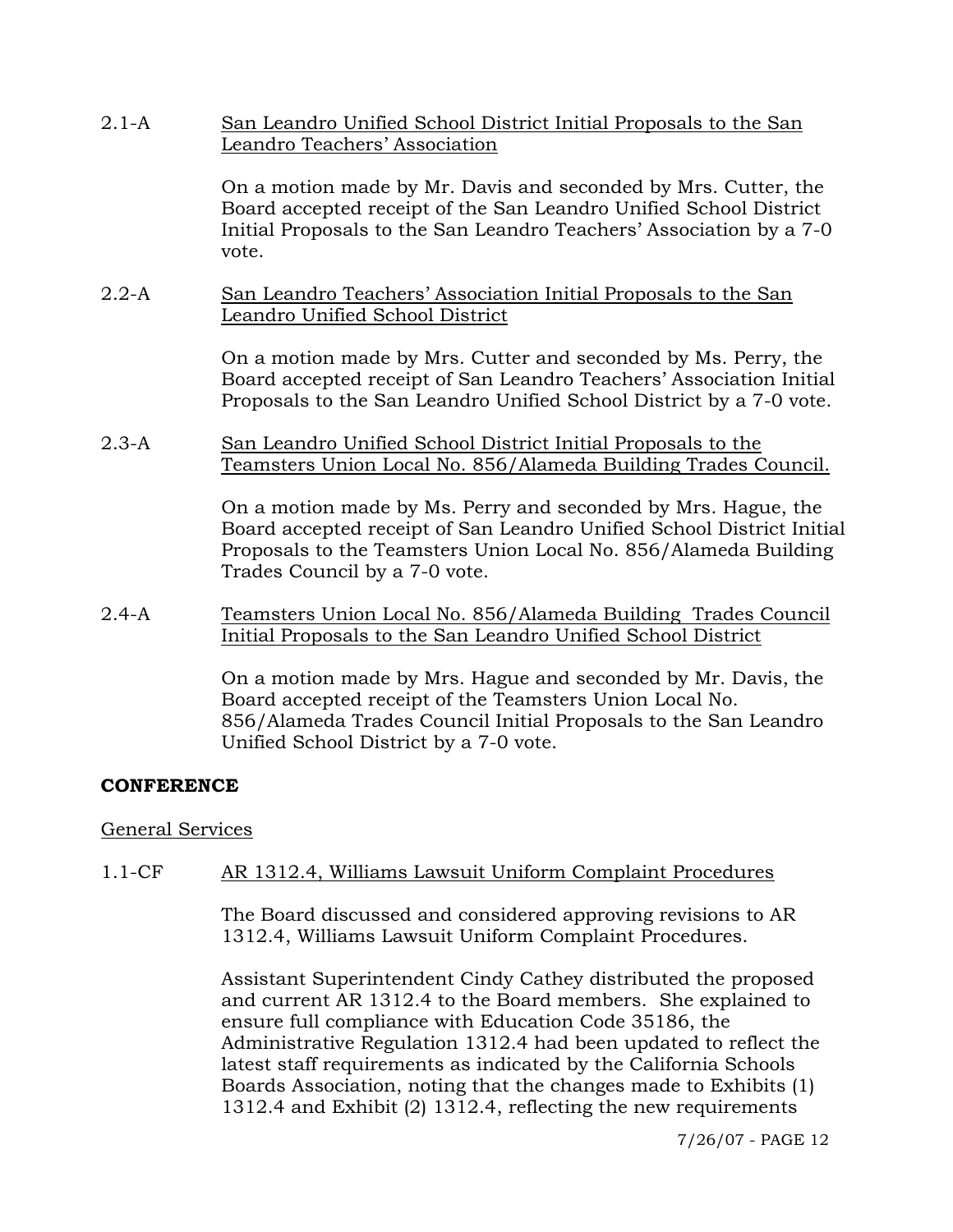would be shared as information.

She drew the Board's attention to, and further explained, a few defining and clarifying changes regarding "*teacher vacancy*", *"beginning of the year or semester"*, *"misassignment"* and *"school restrooms"*.

On a motion made by Mr. Davis and seconded by Mrs. Cutter, the Board approved revisions to AR 1312.4, Williams Lawsuit Uniform Complaint Procedures by a 7-0 vote.

#### Human Resources

# 2.1-CF Additional Assistant Principal at San Leandro High School

The Board discussed and considered approving the addition of a 1.0 FTE Assistant Principal at San Leandro High School.

Superintendent Lim explained the rationale regarding the need for this position including the increased ratio of students to administration over the past ten years, increased demands associated with testing i.e. CAHSEE, STAR, CELDT, etc, and the increased demands placed upon the site principal due to the upcoming Measure B projects taking place on the high school campus over the next several years.

A chart comparing similar local high schools illustrating the current (2006-2007 school year) student to administrator ratio as well as the proposed recommendation for San Leandro High School was distributed. Ms. Cathey explained that based on the projected enrollment at San Leandro High for next year, staff was proposing an additional administrator (.49 FTE from the general fund and .51 FTE from categorical funds).

While the Board, for the most part, felt that the position was needed, questions were raised regarding the data proposed and voiced their many concerns regarding timing, organizational structure, budgetary constraints, and whether or not the District would be able to withstand the long-term financial commitment to the general fund.

Mr. Katz also noted that while the position fills a need and provides a benefit to students, there were many positions that fall into that category such as nurses, custodial, etc. He suggested that staff develop a plan prioritizing the District's greatest staffing needs.

Mrs. Cutter strongly supported this proposal. She commended the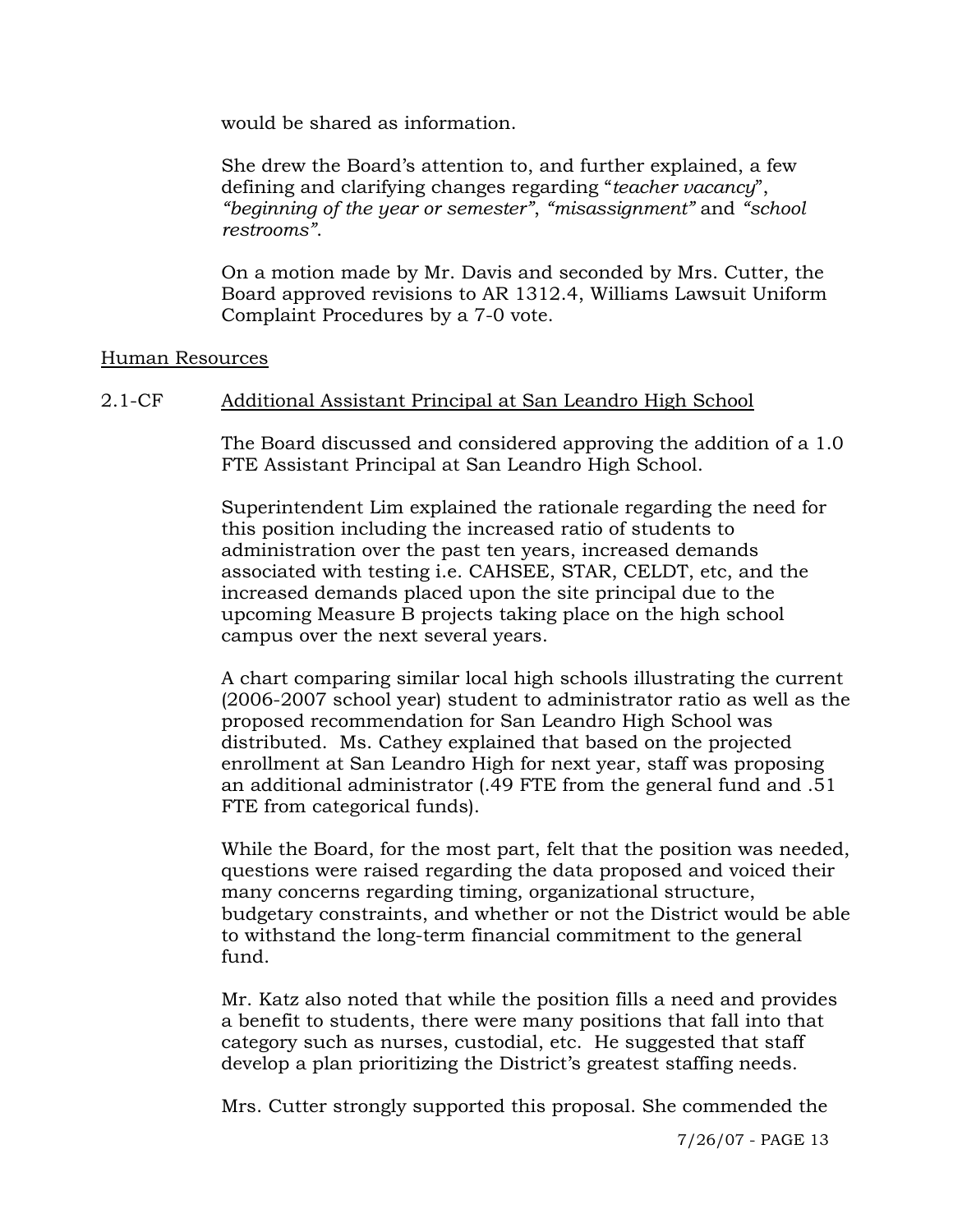high school principal and her administrators for all of their efforts put forth for far, and felt that in order to meet the changing demands being placed on the high school with regards to the Bond, and provide the necessary assistance, an additional administrator was justified, thus allowing the site principal to focus on the students' needs and the important aspects of running a high school.

Ms. Perry suggested tabling this item until further information could be provided regarding the concerns raised.

Following the discussion, the Board did not reach a consensus to proceed any further.

2.2-CF Limited Term Measure B Administrative Assistant Position and Job Description

> The Board discussed and considered approving the new limited-term Measure B Administrative Assistant position and job description.

> To clarify the Board's concern regarding the actual classification level required to successfully support the Director of Measure B Bond Projects, the Superintendent provided job descriptions for both an office manager and administrative assistant, highlighting those areas that supported the recommendation that the proposed position required more than the basic qualifications of an office manager and justified the administrative assistant classification. Ms. Lim stressed that confidentiality was a very critical part of the position in addition to involving highly technical skills, and maintaining records and support for the Measure B Bond program.

The Board reviewed the job descriptions, raised concerns and posed clarifying questions.

Mr. Cassidy would have liked to have seen a cost savings comparison between hiring a District employee and relying on contracted construction management firms, architects, etc., to complete the work, as was done in the last bond.

Mr. Davis felt that the administrative support would help minimize the potential of "dropping the ball" on important timelines, etc.

Mr. Murphy, Director of Measure B and Bond Projects explained that the additional clerical support would increase the quality control over documents, as well as his effectiveness and overall management of the entire program.

Ms. Hague noted that "limited term" was not included in the job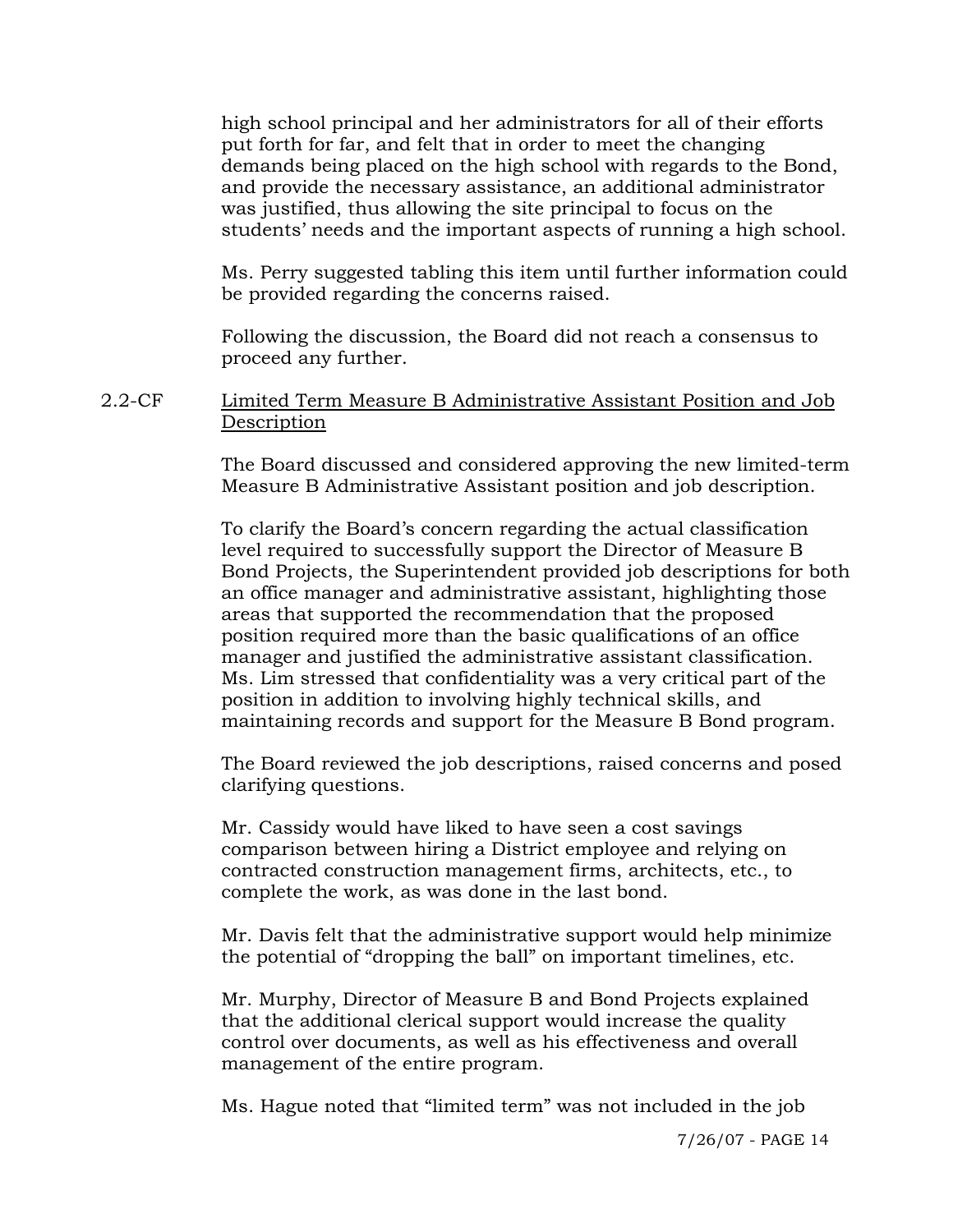description, and was not clear on the justification with regards to one major duty and responsibility listed: "train and evaluate the performance of assigned staff as needed". Staff explained that the job description was a blend of the current Administrative Assistant job description from each of the District departments and also models from other districts and organizations with similar positions. Staff agreed to strike "train and evaluate the performance of assigned staff as needed", where noted in the job description.

Prior to the vote, Mrs. Cutter stated that her previous concern regarding the need for a position at the proposed level had been clarified and was justified, with the understanding that there would not be any additional personnel recruited in this area.

On a motion made by Ms. Perry and seconded by Mr. Davis, the Board approved the new limited-term Measure B Administrative Assistant position and job description, as amended, by a 7-0 vote.

#### Educational Services

# 3.1-CF Exhibit (3) 5145.3 Nondiscrimination/Harassment (Elementary Safe Schools Poster)

The Board discussed and considered approving Exhibit (3) 5145.3 Nondiscrimination/Harassment (Elementary Safe Schools Poster). Assistant Superintendent Cindy Cathey explained that over the course of the past two years, community members, staff, and administrators had been working very hard to communicate ideas regarding creating a poster that would reflect that all schools are safe, respectful, and inclusive of students and adults as it relates to sexual orientation. Based on the input that had been received and reviewed, the Elementary Safe School Support Team members designed a proposed safe school poster this year which they felt represented multiple and diverse perspectives, was age appropriate for elementary schools, and was both inclusive and specific. She said that the Board Policy Committee reviewed and provided feedback to the proposed poster twice and was now being presented as an exhibit in support of the District's Nondiscrimination/ Harassment (Elementary Safe Schools Poster, K-5) for approval. Ms. Cathey noted that the poster exemplifies that "Our Differences Make Us Colorful!" and is intended to be used as a teaching tool, highlighting and reflecting some of the respect and diversity that is seen on our schools and emerge sometimes as issues, and are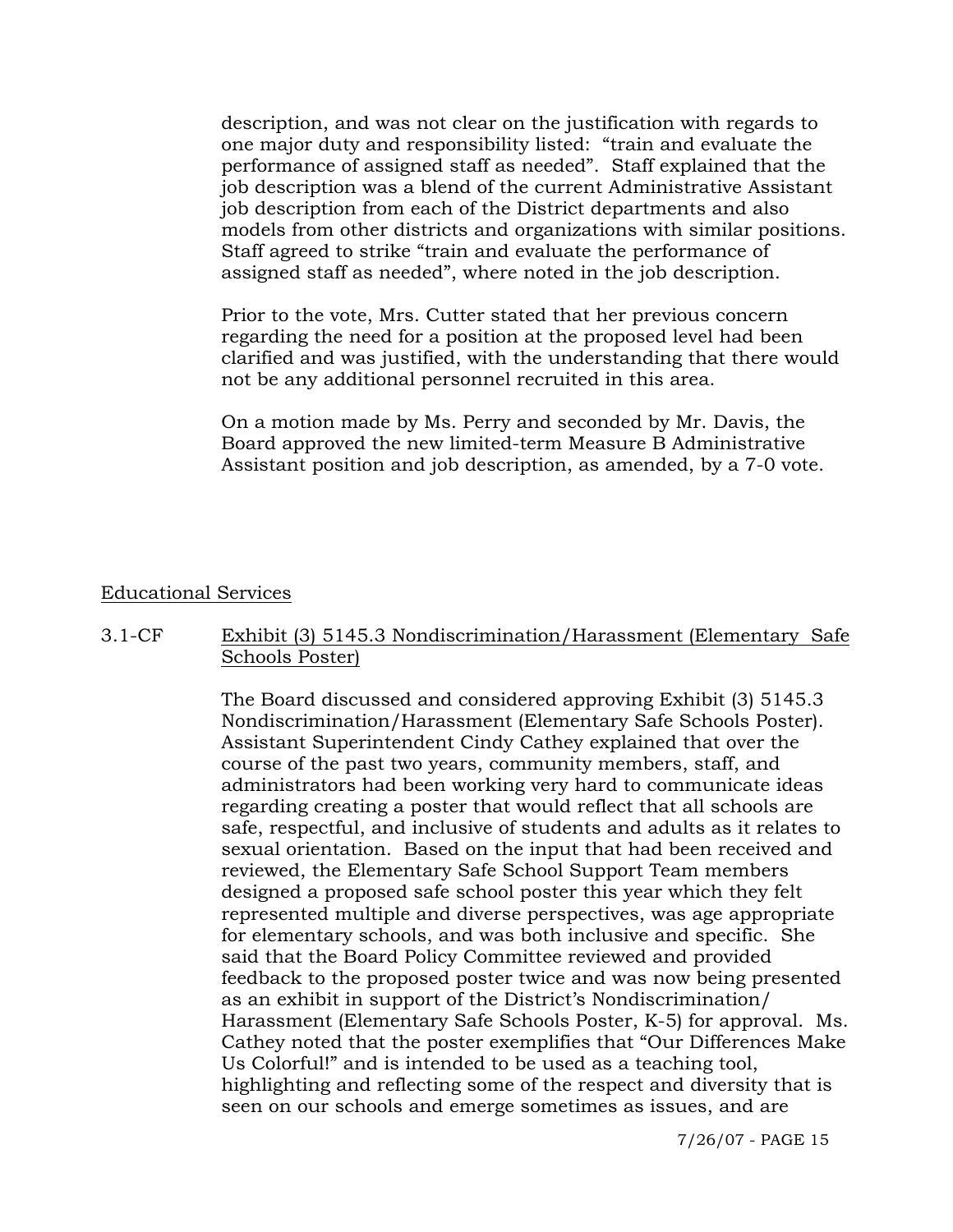continuing to be addressed.

Ms. Cathey further explained that it was the intention to use the poster as the springboard for creating places in our elementary schools where everyone is accepted, honored, and valued. While it was still being developed, staff hoped to introduce the curriculum to staff teachers and staff simultaneously, with the principals playing a predominant role at the beginning of the year by creating safe spaces, using terminology, and speaking with students. Additionally, she reported that the District received a grant for pictures books that illustrate diverse family structures used at different grade levels and support the poster.

#### **PUBLIC COMMENTS**

- Holly Hayes welcomed the changes in the poster and felt it was very celebratory, illustrating that "we can all be different but we can still be unified".
- Kristie Vogel, a lesbian parent with a 7-year old son at Roosevelt, was very involved in the process and supported the poster. She stressed the importance that every child deserved to be protected from discrimination and "name-calling. She hoped that the Board would approve the poster as the starting point in making all of the elementary schools a safer place to be.

The Board reviewed the poster and shared their thoughts, and suggestions such as adding "glasses" to one of the figures, and resketching one figure to look more "rounded.

Mrs. Cutter also suggested that as a way of alleviating any "surprises", the District should invite parents and the community to preview the poster, books and lesson plans with staff available to answer any questions and concerns regarding the process prior to the beginning of school.

Mr. Katz was very supportive of this effort. He liked the poster and felt that the books and lessons would be very important, particularly for those students not yet reading. "It acknowledges reality", and he looked forward to "having our next generation more tolerant and understanding than those who came before them".

Mr. Cassidy was pleased with the work that had been done thus far; however, he remembered "lack of trust" previously felt by the parents that decisions were made without much notice, and was concerned that the poster specifically used "straight, gay, lesbian,"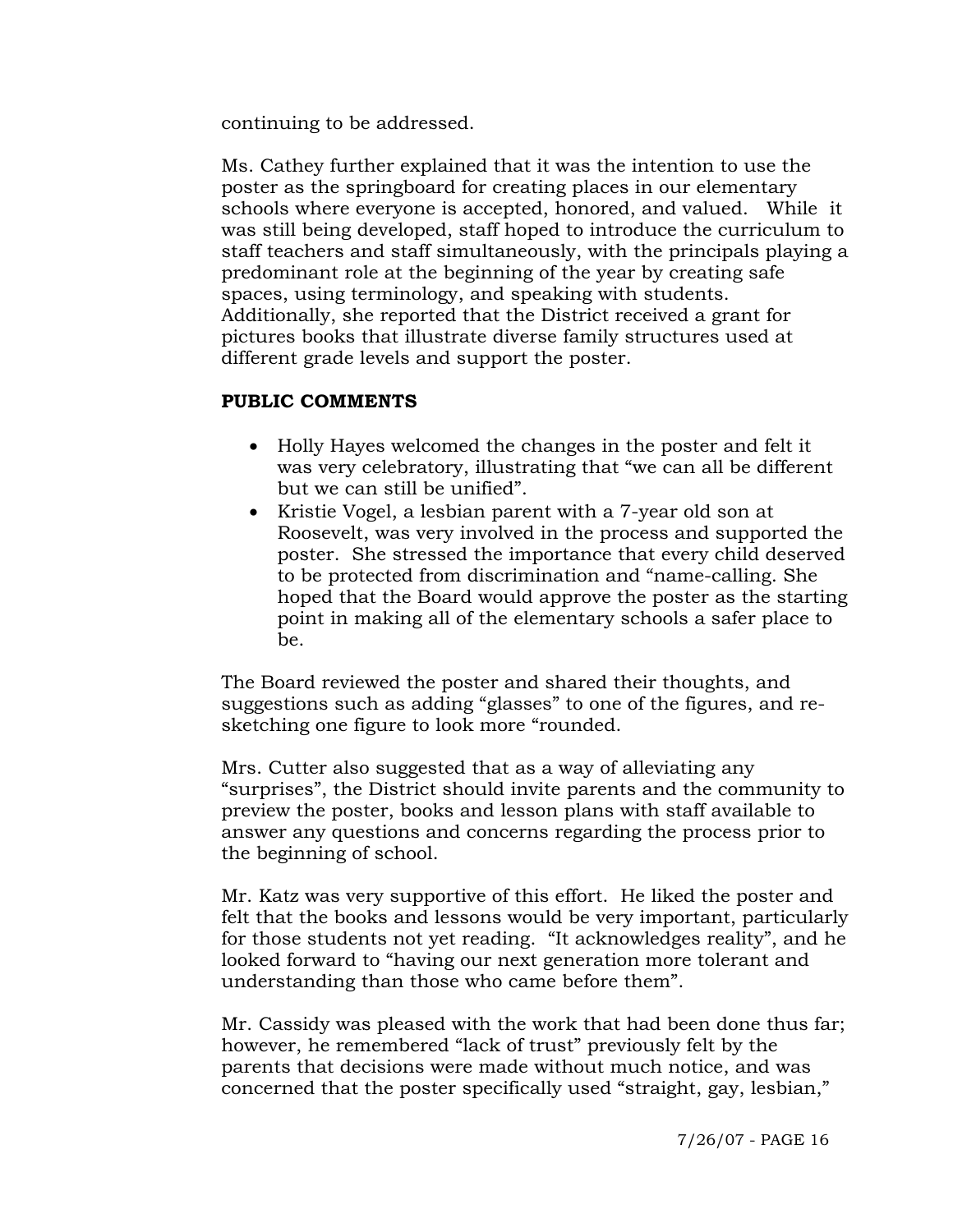to identify sexual orientation, as opposed to identifying general characteristics as race, weight, and physical appearance. Ms. Cathey said that the committee debated that issue at length and strongly felt that by not putting those words on the poster, it didn't acknowledge the protection that those particular groups needed, noting that the committee compromised and the words "bisexual and transgender" were removed from the poster. In addition, the committee felt that they had balanced the need for the poster and a teaching tool, and unanimously felt it was appropriate for K-5 students.

Ms. Perry further explained the discussions that transpired at the Policy Committee meetings regarding the wording/illustrations on the poster, and the need that the poster would depict tolerance for all differences. She appreciated how the process had evolved, becoming more inclusive.

While Mr. Cassidy was sympathetic to what was trying to be achieved, he was concerned about the potential negative reaction with regards to not having simply stated "sexual orientation", but having it broken down more specifically, and asked the Board to consider not taking action until the next Board meeting and be more inclusive before moving forward.

On a motion made by Mr. Davis and seconded by Mr. Katz, the Board approved Exhibit 93) 5145.3 Nondiscrimination/Harassment (Elementary Safe Schools Poster) with the addition of glasses to one of the figures, as well as a re-sketched "rounded" figure, by a 6-1 vote. Trustee Cassidy voting no.

# Facilities and Construction

#### 5.1-CF Architectural Design Services Contract Amendment with WLC Architects for the Remaining Design Phases of the New 9th Grade **Campus**

The Board discussed and considered approving one of the two options for architectural design services contract amendment with WLC Architects for the remaining design phases of the New 9th Grade Campus.

Superintendent Lim explained that previously the Board had approved WLC Architects to be placed in an *Architectural Pool* for use on selected projects identified through the local Measure B Bond. Since that time, the Board decided to adopt a compressed 9th Grade Campus design process. After consulting with legal counsel, and being advised that it would only be necessary to provide an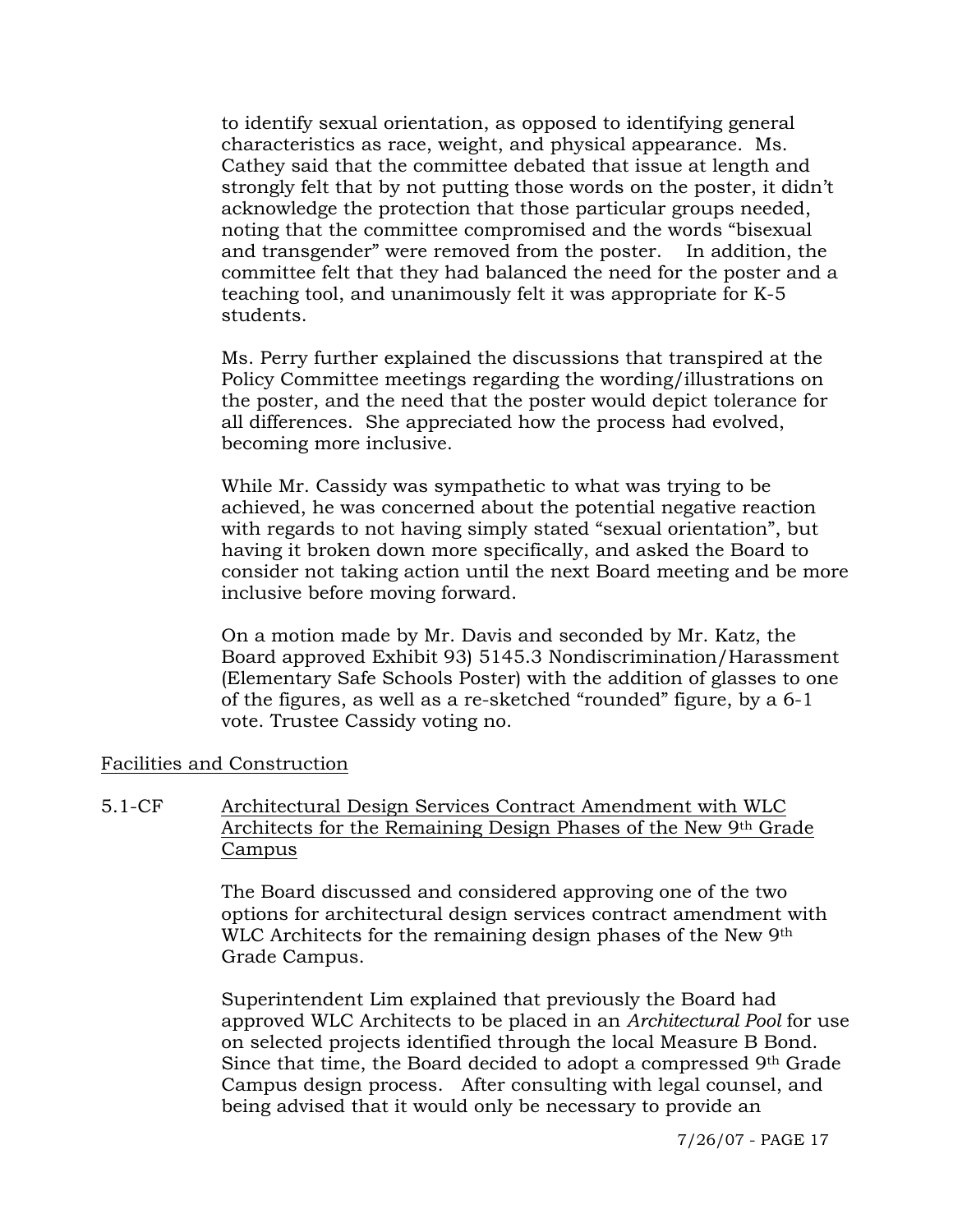amendment to authorize the fees to complete the design phase of the prior contract to include Architectural Design services, staff was presenting the following two options for an architectural design services contract amendment with WLC for the remaining design phases of the new Ninth Grade Campus for Board consideration:

- Option #1 a fixed fee calculated as a percentage of the budgeted construction amount
- Option  $#2 a$  fee to be based on a percentage of actual construction costs.

Following an explanation by staff and a representative from WLC, the Board posed clarifying questions, and possible hypothetical scenarios to further understand the differences, and reasons for the two options being proposed.

On a motion made by Mr. Katz and seconded by Mr. Davis, the Board approved Option # 1, Fixed Fee for architectural design services contract amendment with WLC Architects for the remaining design phases of the New 9th Grade Campus by a 7-0 vote.

# **INFORMATION ITEMS**

# General Services

# 1.1-I Exhibit (1) 1312.4, (Exhibit(2) 1312.4 (a-b), Williams Lawsuit Uniform Complaint Procedures

Ms. Perry noted that the verbiage for information items should say "received and reviewed" for information.

The Board received and reviewed for information revisions to the Exhibit (1) 1312.4, Exhibit (2) 1312.4 (a-b), Williams Lawsuit Uniform Complaint Procedures.

# Educational Services

# 3.1-I Williams Uniform Complaint Procedures Quarterly Report

The Board received and reviewed for information the Williams Uniform Complaint Procedures Quarterly Report for April-June 2007.

# Business Operations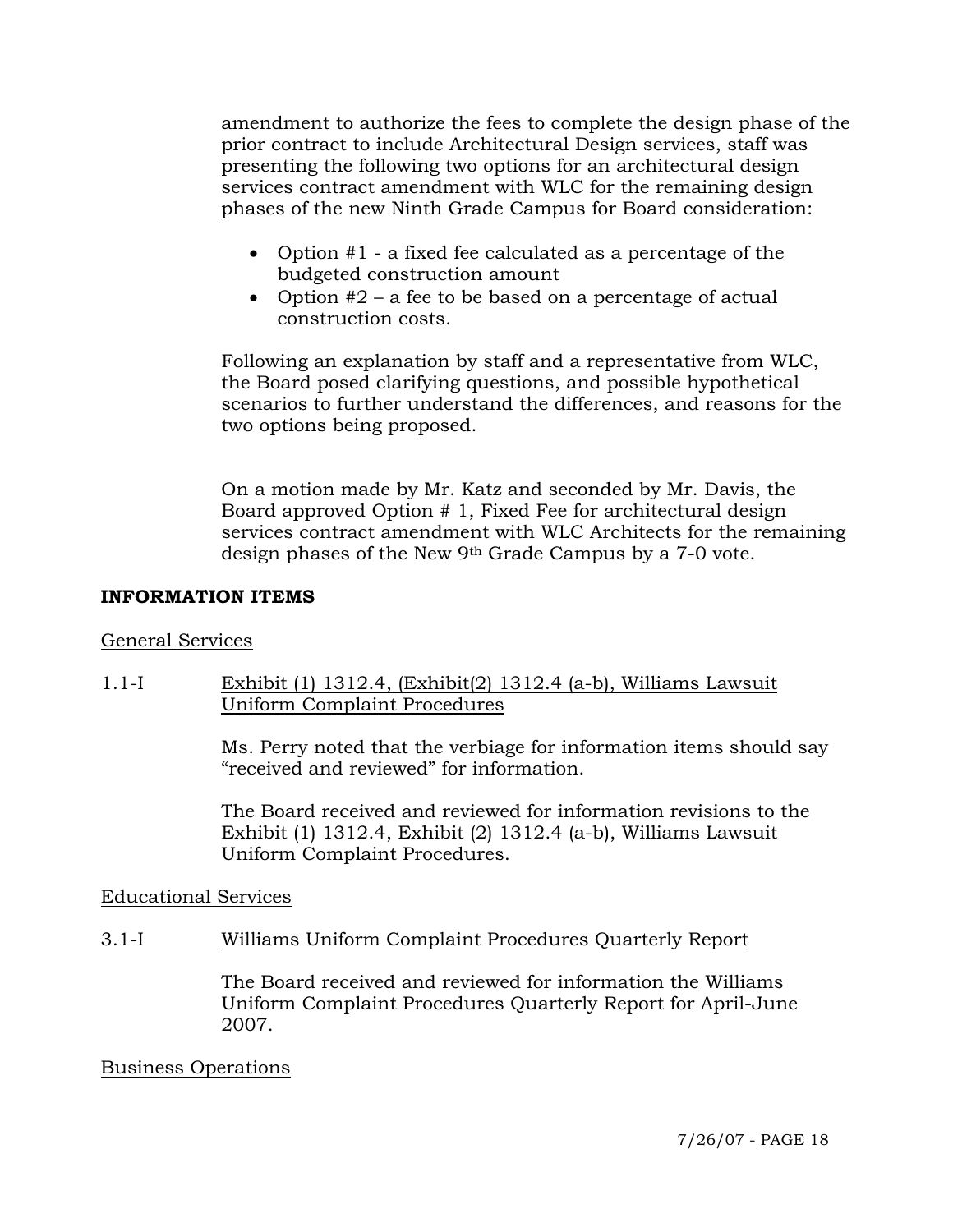#### 4.1-I Miscellaneous Receipts

Miscellaneous receipts in the amount of \$19,192.714.15 have been deposited in the Treasure of Alameda County.

# **ADDITIONAL SUGGESTIONS AND COMMENTS FROM BOARD MEMBERS**

• Ms. Perry reported attending Garfield Elementary School's first day of school, adding that she was looking forward to a presentation updating the Board on Garfield's new DATA Works System.

 She received a copy of Congressman Pete Stark's position paper on No Child Left Behind "NCLB", and would put a copy in the Board's boxes.

 She attended, along with Trustee Katz and Assistant Superintendent Cindy Cathey, Supervisor Alice Lai-Bitker's workshop on health concerns with Dr. Iton, who presented the District's data, noting that some pertinent District site information (Jefferson Elementary School for example) was missing. Superintendent Lim then stated that Dr. Iton would be speaking to the Leadership Team on August 20.

• Mr. Cassidy hoped that his suggestion of joint use options with the Chabot College and Alameda County would be explored before completion of the final design of the 9th Grade Campus. The Superintendent stated that representatives from the County health department had been part of design process from the beginning, and that she had spoken to the president of Chabot College. Unfortunately, Chabot would not be interested in a joint interest in the Arts Education Center; however, they may be interested in a possible satellite program for the 9th grade campus. She also announced that a sub committee composed of Carolyn Knudson from the City, Councilmember Michael Gregory, and Board member Katz would be meeting in August to discuss Shape-Up San Leandro.

 Mr. Cassidy asked for consensus to direct staff to come up with a process to develop guidelines for naming the 9th grade campus. It was the consensus of the Board to return for further discussion.

 Mr. Cassidy asked for consensus to agendize a discussion regarding the number of Trustee seats. There was no Board consensus.

 Mr. Cassidy was interested in the Superintendent's Evaluation timeline, adding that he would like to advocate that the Board consider incorporating a "360 Degree Review Process" as a component of the goals and action steps.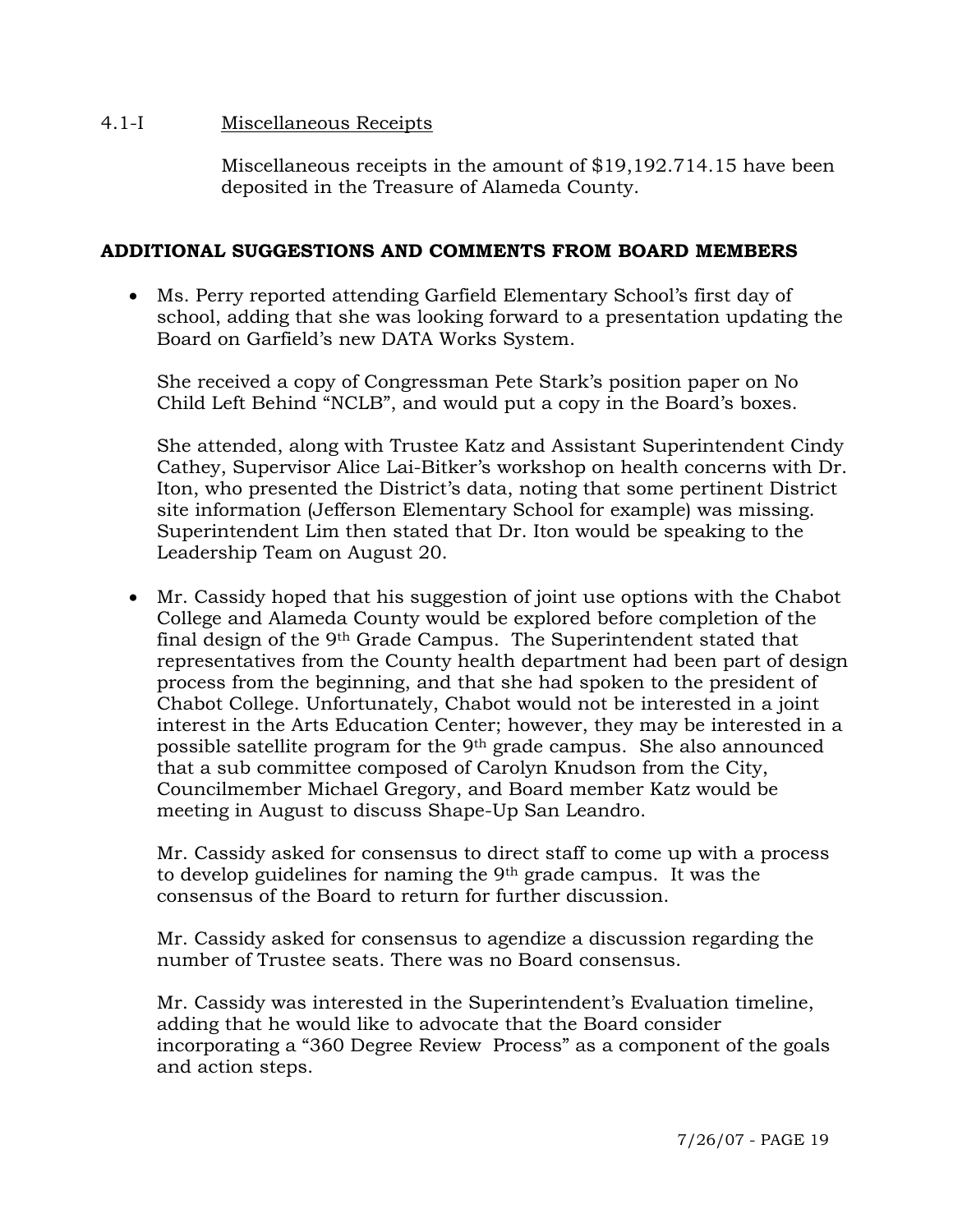After reading Congressman Pete Stark's latest position regarding NCLB, it was Mr. Cassidy's opinion that while there were some favorable developments, whether or not the Congressman still favored maintaining the requirement that all students be proficient by 2014 remained unanswered. He reiterated the importance of continuing to meet with the Congressman to share the District's view directly.

• Mr. Katz commented on the District's recycling program and asked if the District has been impacted by the Waste Management walk-out. Billy Campbell, District Lead Custodian, stated that except for a lull in recycling, everything seemed to be running smoothly. He also said that this year the District piloted food recycling at Madison, with the hopes of implementation at other sites. On that same note, Mrs. Hague asked if there were recycling bins for plastic bottles at all sites. Mr. Campbell said that District maintains a "streamline recycling" at all sites and the District Office, where everything, except food, goes into one bin.

 Mr. Katz would also like to see a similar review process for Board members, as he felt he could benefit from the feedback from his peers.

- Mr. Davis commented that while on vacation in Ashland, Oregon, he saw a play called "Distraction" which was about children with ADD. He found the play to be both humorous and poignant and encouraged the Board to see it, if they ever had an opportunity to do so.
- Mr. Richards updated the Board on the Superintendent's evaluation timeline for this year, which would be outlined in the next *Confidentially Speaking*. He said following the completion of this year's evaluation, the Board will consider looking into the "360 Degree Review Process" as part of the goals and action steps.

 He asked for consensus with regards to having the Policy Committee review the existing New Board Member Orientation, and consider including a 4-6 month mentorship component with senior members. Board consensus was received.

 He felt that a Saturday Board retreat to discuss Board protocol and boardsmanship, for example, would be very beneficial, noting that in the past Board members had prepared their own self-evaluation, similar to that of the Superintendent's. It was the consensus of the Board to establish an Ad Hoc Committee to outline this process and bring back a recommendation to the Board sometime in September. Mr. Richards said that because they had previously been through such a process, Mrs. Cutter would serve as chair of that committee, along with Ms. Perry and him.

#### **ANNOUNCEMENT**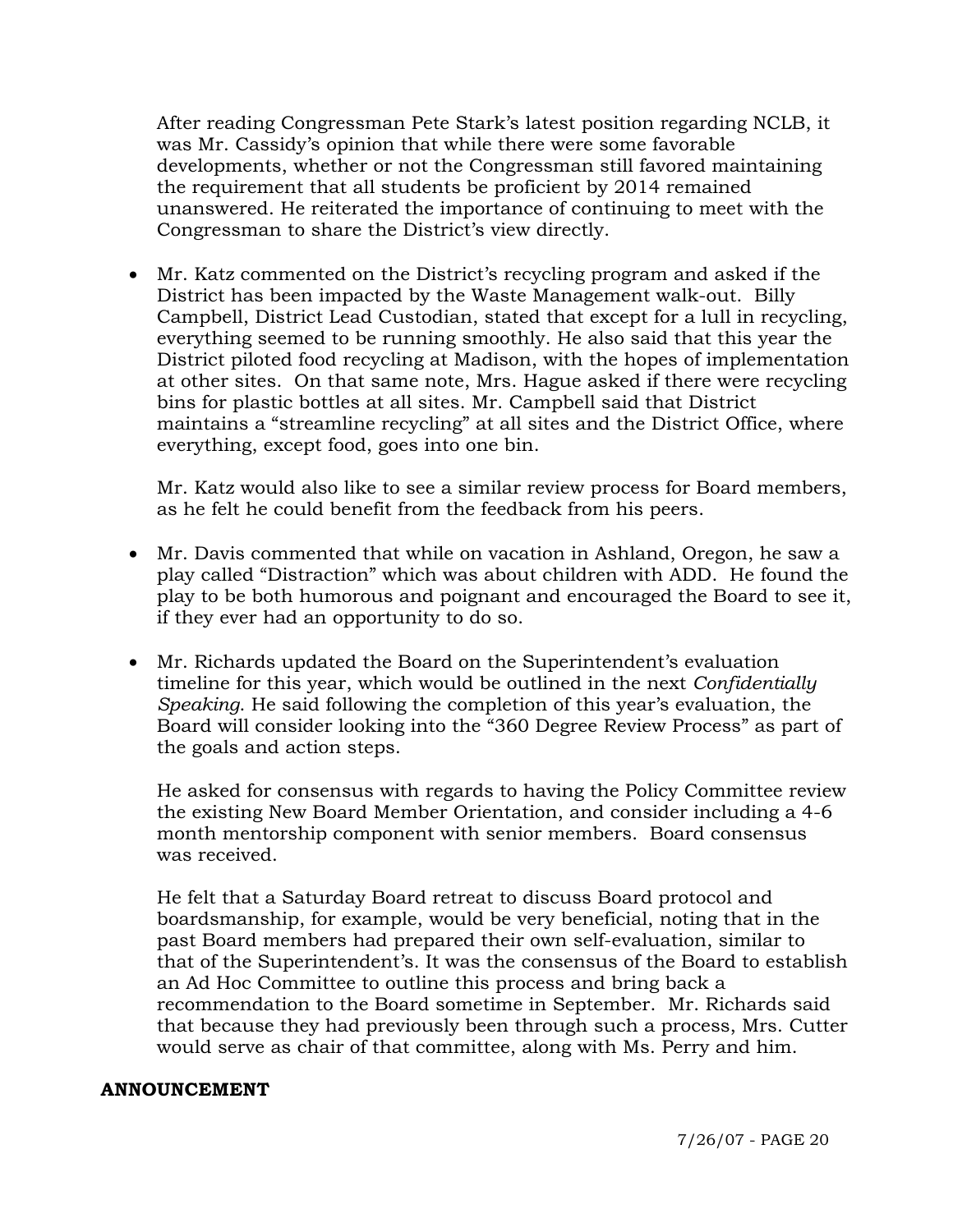#### **Future Board of Education Meetings**

- Regular Meeting August 14, 2007
- Regular Meeting September 5, 2007
- Regular Meeting September 18, 2007
- 
- Regular Meeting October 2, 2007<br>Regular Meeting October 16, 2007 Regular Meeting – October 16, 2007
- Regular Meeting November 6, 2007
- Regular Meeting December 4, 2007
- Regular Meeting December 13, 2007
- Regular Meeting January 22, 2008
- Regular Meeting February 5, 2008
- Regular Meeting February 28, 2008 (placeholder)
- Regular Meeting March 13, 2008
- Regular Meeting April 1, 2008
- Regular Meeting April 15, 2008
- Regular Meeting May 6, 2008
- Regular Meeting May 20, 2008
- Regular Meeting June 3, 2008
- Regular Meeting June 17, 2008